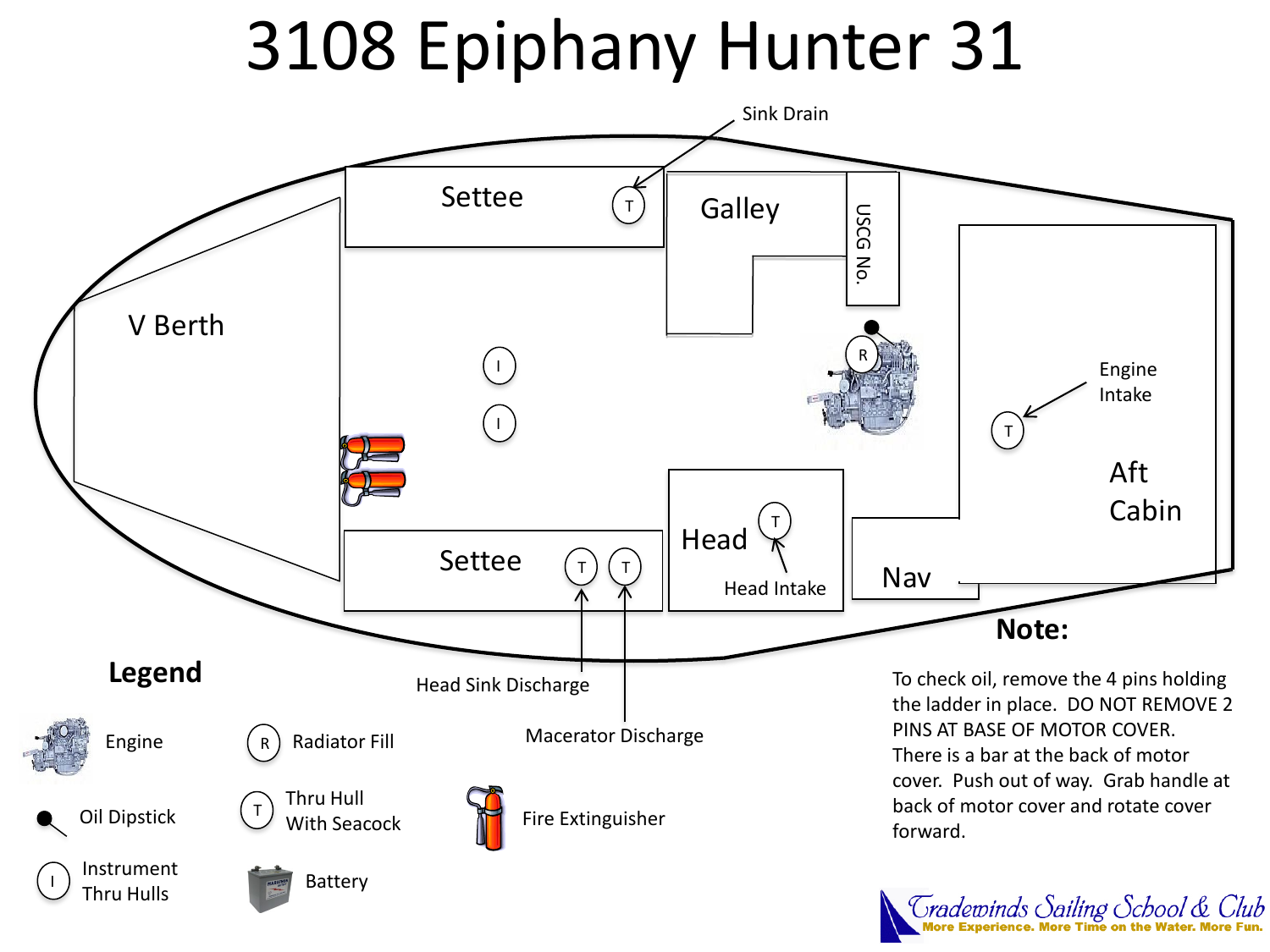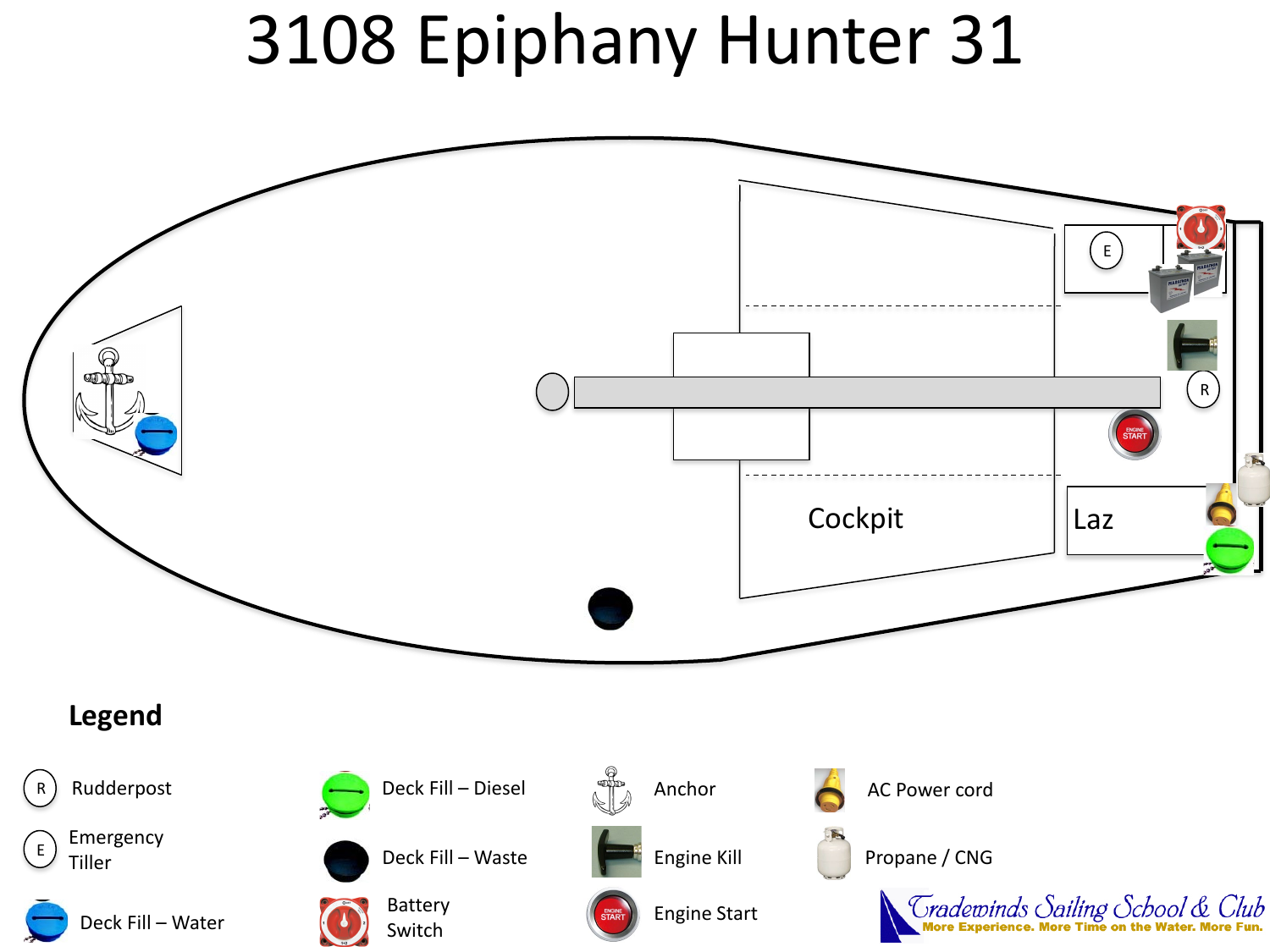| <b>Documentation</b>       | Epiphany is a USCG documented vessel #1075631. The Official Number of           |
|----------------------------|---------------------------------------------------------------------------------|
|                            | found on a wooden placard in the galley, over the refrigerator.                 |
|                            |                                                                                 |
|                            | The Discharge of Oil placard is found on the engine cover. The Garbage          |
|                            | disposal placard is on the head door.                                           |
|                            |                                                                                 |
| <b>Engine</b>              | Engine type: Yanmar 2GM20F                                                      |
|                            | Working RPM<br>MAX RPM                                                          |
|                            | 2 blade fixed prop                                                              |
|                            |                                                                                 |
|                            | Engine hours are found on the tachometer located on the aft side of the         |
|                            | binnacle, directly in front of the wheel.                                       |
|                            |                                                                                 |
|                            | Access to the engine is achieved by removing the four pins holding the          |
|                            | companionway ladder and removing the ladder. DO NO REMOVE THE TWO               |
|                            | PINS AT THE BASE OF THE ENGINE COVER. There is a stainless steel bar at the     |
|                            | back of the engine cover. Put it out of the way. Use the handle at the back of  |
|                            | the engine cover to rotate the cover forward.                                   |
|                            |                                                                                 |
|                            | The engine oil dipstick is found low on the left side of the engine as you face |
|                            | it.                                                                             |
|                            |                                                                                 |
|                            | Coolant is checked by removing the radiator cap on the header tank. There is    |
|                            | an overflow tank at the back of the engine, but it is difficult to check.       |
|                            |                                                                                 |
|                            | There are two belts to check.                                                   |
|                            |                                                                                 |
| <b>Fuel Gauge</b>          | The fuel tank gauge is located on the port side of the binnacle, below the key. |
|                            | Epiphany holds 20 gallons of fuel when full.                                    |
|                            |                                                                                 |
| <b>Engine Start Up and</b> | <b>Start Up</b>                                                                 |
| <b>Shut Down</b>           | The key on port side of binnacle. The motor does not require preheating with    |
|                            | glow plugs. Use 60% throttle for cold start.                                    |
|                            |                                                                                 |
|                            | Engine hours on read from the tach of the aft side of binnacle in front of      |
|                            | wheel.                                                                          |
|                            |                                                                                 |
|                            | The fuel gauge is on the port side of binnacle below the starter key.           |
|                            |                                                                                 |
|                            | <b>Shut Down</b>                                                                |
|                            | The fuel shut off "T" handle is under helm seat on starboard side of the exit   |
|                            | to the swim step.                                                               |
|                            |                                                                                 |
|                            |                                                                                 |
| <b>Shift Lever Lock</b>    | There is a shift lever lock release located near the black knob at the end of   |
| Release                    | the shift lever. This lock release must be pulled close to the black knob any   |
|                            | time a shift is made.                                                           |
|                            |                                                                                 |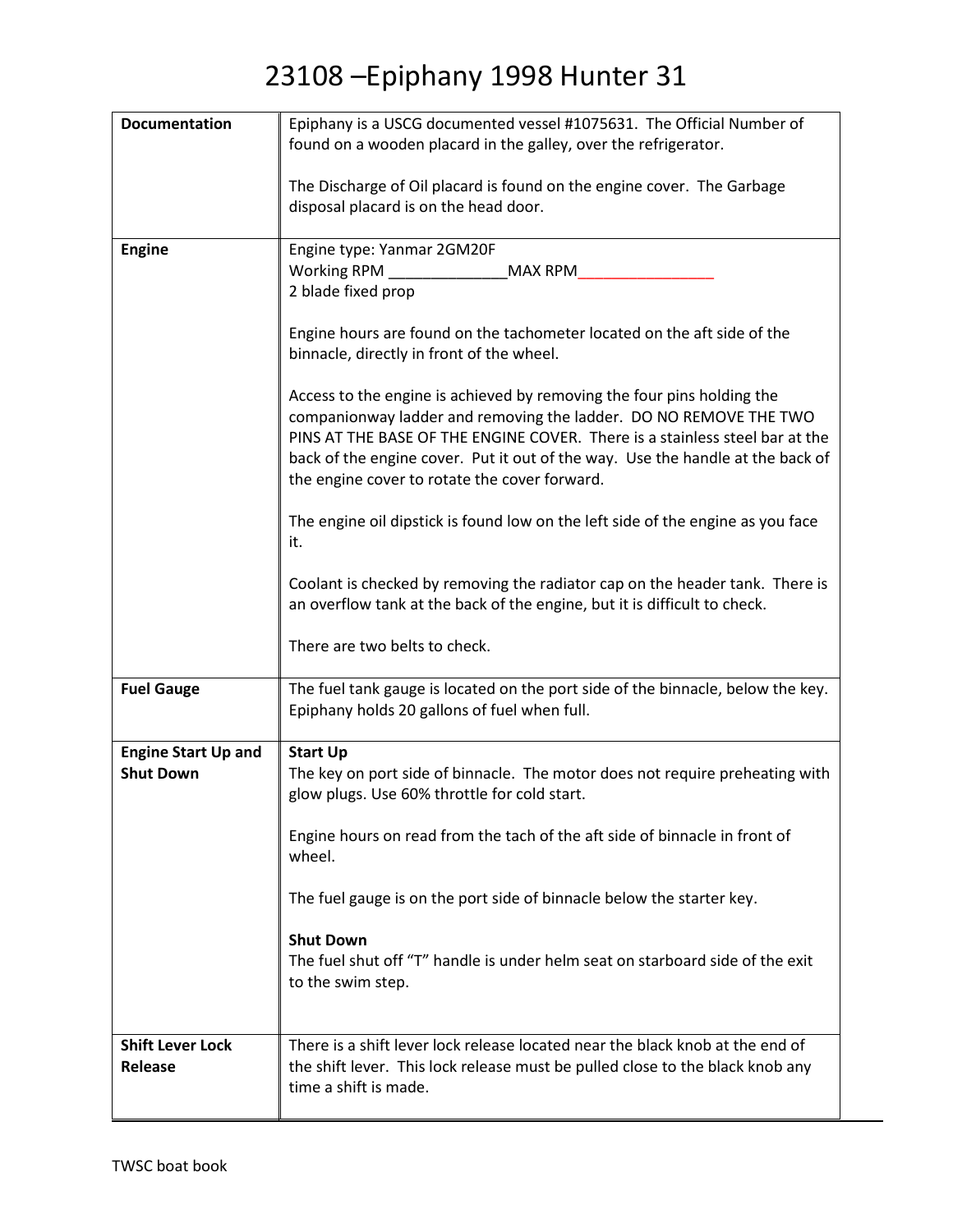| <b>Electrical System</b>  | A AC                                                                                                                                                                                                                                                                                                                                                                                                                                                                                                                                                                                    |
|---------------------------|-----------------------------------------------------------------------------------------------------------------------------------------------------------------------------------------------------------------------------------------------------------------------------------------------------------------------------------------------------------------------------------------------------------------------------------------------------------------------------------------------------------------------------------------------------------------------------------------|
|                           | A 30 amp AC plug enters the boat at the transom to port.<br>The AC panel is located above the lockers in the aft stateroom.<br>$\bullet$<br>Green dots are found on the follow switches, which MUST be left in<br>$\bullet$<br>the on position when the boat is secured.<br>O AC MAIN<br><b>OUTLETS</b><br>$\circ$<br><b>CHARGER</b><br>$\circ$<br><b>DC</b><br>There are two batteries on the boat; both are located in the                                                                                                                                                            |
|                           | starboard, aft cockpit lazarette.<br>The primary 1/2/BOTH selector switch is located near the batteries in<br>the starboard, aft cockpit lazarette. Select bank 1 on odd numbered<br>calendar days, and bank 2 on even numbered day.<br>Warning: There is no separate starter battery. Selecting BOTH and<br>running the house system can drain all batteries, resulting in an                                                                                                                                                                                                          |
|                           | inability to start the motor.<br>The Main DC breaker is located on the DC Panel.                                                                                                                                                                                                                                                                                                                                                                                                                                                                                                        |
| <b>Thru Hulls</b>         | There are seven thru hulls in Epiphany. Five of which have sea cocks.                                                                                                                                                                                                                                                                                                                                                                                                                                                                                                                   |
|                           | There are two instrument thru hulls located in the main cabin, approximately<br>even with the mast step post.                                                                                                                                                                                                                                                                                                                                                                                                                                                                           |
|                           | Thru hulls with sea cocks are found in the following location.<br>The galley sink drain is found under the settee on the starboard side.<br>The Macerator discharge and head sink discharge are under the<br>$\bullet$<br>settee on the port side.<br>The head intake is located in the head and is readily visible in front of<br>the head. As always on Tradewinds boats, it is recommended that<br>fresh water from the water tanks is used to operate the head.<br>The raw water intake is found under the mattress in the aft<br>stateroom, directly aft of the motor compartment. |
|                           |                                                                                                                                                                                                                                                                                                                                                                                                                                                                                                                                                                                         |
| Head(s)                   | Epiphany is set up with a single manual head, with a holding tank. There is no<br>option to discharge directly overboard from the head. Waste must go from<br>the head into the holding tank, where is may be pumped out, or discharged<br>(where legally allowed) overboard via a macerator/thru hull located under<br>the port settee.                                                                                                                                                                                                                                                |
| <b>Fresh Water System</b> | There is one 50 gallon fresh water tank located forward. The fresh water fill<br>is found in the anchor locker.                                                                                                                                                                                                                                                                                                                                                                                                                                                                         |
|                           |                                                                                                                                                                                                                                                                                                                                                                                                                                                                                                                                                                                         |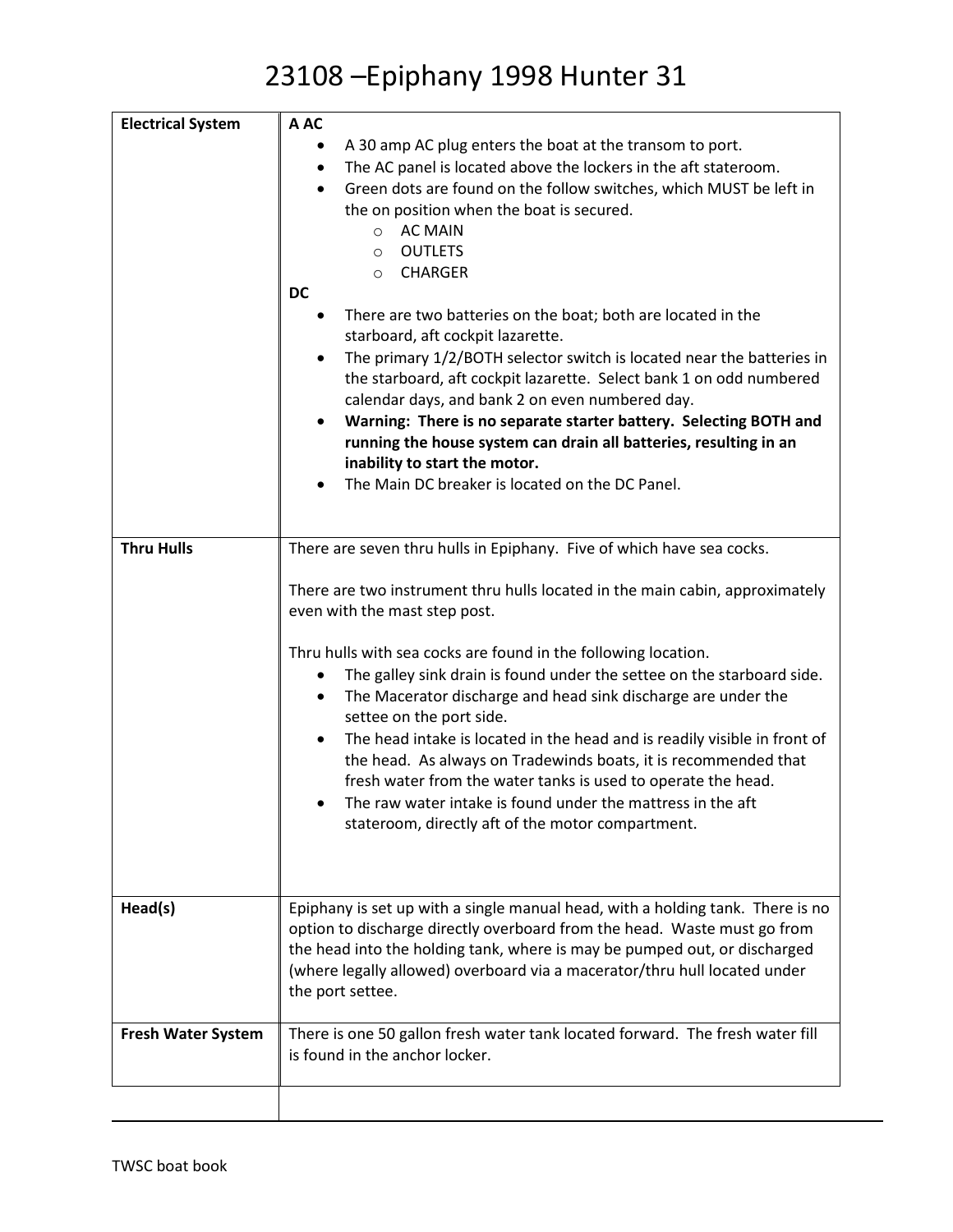| <b>Anchor and Ground</b> | <b>Primary Anchor</b>                                                          |
|--------------------------|--------------------------------------------------------------------------------|
| <b>Tackle</b>            | A 13 lb Danforth style primary anchor, with a combination chair/nylon rode is  |
|                          | mounted in a bow roller.                                                       |
|                          |                                                                                |
|                          | <b>Secondary Anchor</b>                                                        |
|                          | A 8 lb Danforth style secondary anchor, with a combination chair/nylon rode    |
|                          | is located in the Stbd lazarette.                                              |
|                          |                                                                                |
|                          | <b>Kellet/Sentinel</b>                                                         |
|                          | A kellet with sentinel is stowed in the port/aft lazarette.                    |
|                          |                                                                                |
|                          | <b>Windlass</b>                                                                |
|                          | There is no windlass                                                           |
|                          |                                                                                |
|                          | Fenders are stowed in the starboard swim step lazarette.                       |
|                          |                                                                                |
| Draft / keel type        | Epiphany draws 3.4', and has a shoal draft fin with bulb keel.                 |
|                          |                                                                                |
| Refrigeration            | Epiphany is outfitted with an Icebox. There is a switch on the DC Panel that   |
|                          | says refrigerator, however, the icebox does not have a refrigerator installed. |
|                          |                                                                                |
| <b>Stove</b>             | Epiphany has a two burner propane stove, with an integrated oven.              |
|                          |                                                                                |
| Note: The auto           | The propane tank is found in the port locker on the swim step.                 |
| ignition does not        |                                                                                |
| work. Use a lighter      | After turning on the propane at the tank, there are two propane switches,      |
| to light the burners.    | both of which must be on for the gas to flow. The switches are found on the    |
|                          | DC Panel and on the face of the cabinet next to the stove.                     |
|                          |                                                                                |
| <b>Microwave</b>         | The microwave is located over the stove, and may only be used while hooked     |
|                          | up to shore power.                                                             |
|                          |                                                                                |
| <b>Barbeque</b>          | There is no Barbeque on board.                                                 |
|                          |                                                                                |
|                          |                                                                                |
|                          |                                                                                |
|                          |                                                                                |
|                          |                                                                                |
|                          |                                                                                |
|                          |                                                                                |
|                          |                                                                                |
|                          |                                                                                |
|                          |                                                                                |
|                          |                                                                                |
|                          |                                                                                |
|                          |                                                                                |
|                          |                                                                                |